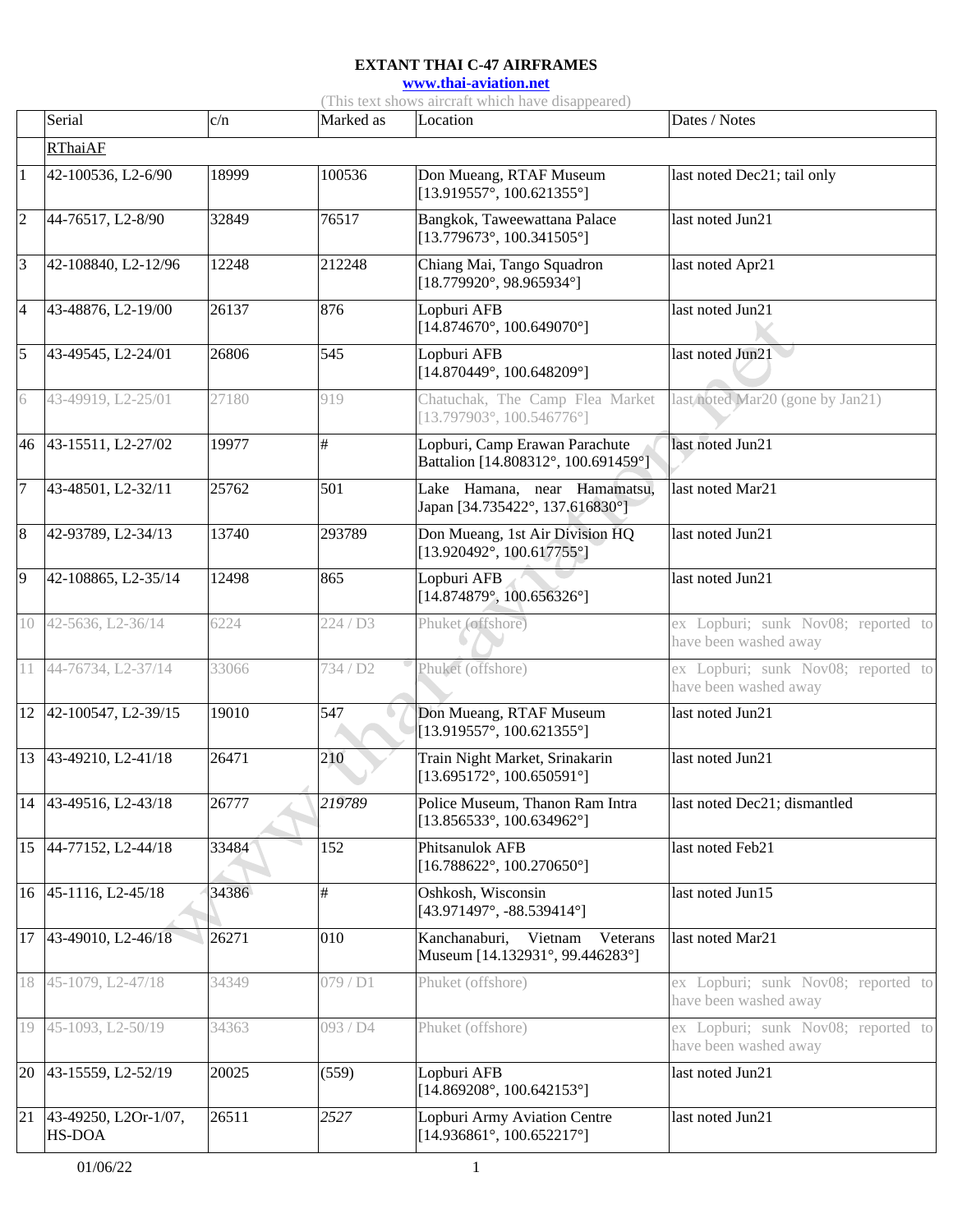**[www.thai-aviation.net](http://www.thai-aviation.net/)**

(This text shows aircraft which have disappeared)

|       | <b>RThaiNavy</b>                        |                              |          |                                                                                                                  |                                                                                                                                                                                                                                                                                                                                                                                                                                |  |  |  |
|-------|-----------------------------------------|------------------------------|----------|------------------------------------------------------------------------------------------------------------------|--------------------------------------------------------------------------------------------------------------------------------------------------------------------------------------------------------------------------------------------------------------------------------------------------------------------------------------------------------------------------------------------------------------------------------|--|--|--|
| 22    | ??                                      | $\boldsymbol ?\boldsymbol ?$ | #        | <b>Sattahip Marine Base</b><br>$[12.667471^\circ, 100.868771^\circ]$                                             | last noted Nov21; no outer wings                                                                                                                                                                                                                                                                                                                                                                                               |  |  |  |
| 23    | (see note <sup>1</sup> )                | ??                           | 2102     | U-Tapao, Naval Aviation Museum<br>[12.692797°, 100.994753°]                                                      | last noted Jun21                                                                                                                                                                                                                                                                                                                                                                                                               |  |  |  |
|       | 24 ex 43-48101                          | 25362                        | 48101    | U-Tapao, stored in East Revetments<br>$[12.684819^\circ, 101.013411^\circ]$                                      | noted Nov85 thro' May97                                                                                                                                                                                                                                                                                                                                                                                                        |  |  |  |
| 25    | ex 43-48777                             | 26038                        | 43-48777 | U-Tapao, beach access road store<br>$[12.662628^{\circ}, 100.996119^{\circ}]$                                    | last noted Feb22                                                                                                                                                                                                                                                                                                                                                                                                               |  |  |  |
|       | 26 ex 43-49095                          | 26356                        | 43-49095 | U-Tapao, stored in East Revetments<br>$[12.684819^\circ, 101.013411^\circ]$                                      | noted derelict May97                                                                                                                                                                                                                                                                                                                                                                                                           |  |  |  |
|       | 27 ex 43-49213                          | 26474                        | 43-49213 | U-Tapao, beach<br>$[12.658877^{\circ}, 100.999644^{\circ}]$                                                      | last noted Jun21; guesthouse                                                                                                                                                                                                                                                                                                                                                                                                   |  |  |  |
| 28    | ex 43-49925                             | 27186                        | (202)    | Sattahip, Namsai Beach<br>$[12.609174^{\circ}, 100.947485^{\circ}]$                                              | last noted May22                                                                                                                                                                                                                                                                                                                                                                                                               |  |  |  |
| 29    | ex 44-76418<br>(see note <sup>2</sup> ) | 32750                        | 2102     | U-Tapao, stored in East Revetments<br>$[12.684819^\circ, 101.013411^\circ]$                                      | noted Oct97 thro' Jan07 (gone by Apr11)                                                                                                                                                                                                                                                                                                                                                                                        |  |  |  |
| 30    | ex 45-1127                              | 34397                        | 45-1127  | U-Tapao, beach access road store<br>$[12.662628^{\circ}, 100.996119^{\circ}]$                                    | last noted Feb22                                                                                                                                                                                                                                                                                                                                                                                                               |  |  |  |
| 31 ?? |                                         |                              |          | U-Tapao, stored in East Revetments<br>$[12.684212^{\circ}, 101.014600^{\circ}]$                                  | fuselage noted derelict thro' Feb15<br>$[12.684248^\circ, 101.014656^\circ]$ ; burnt for<br>fire-fighting practice during 'Cobra Gold'<br>18Feb15; hulk moved to 12.685822°,<br>101.012795° mid-2015 & noted thro'<br>Aug15; burnt again for fire-fighting<br>practice during 'Cobra Gold' 19Feb16<br>(gone by May16); [identity unknown, but<br>has Thai Airways titles and logo;<br>probably a Navy C-47 painted for a film] |  |  |  |
|       | <b>RThaiArmy</b>                        |                              |          |                                                                                                                  |                                                                                                                                                                                                                                                                                                                                                                                                                                |  |  |  |
| 32    | ex Thai Army 9414                       | 9414                         | 9414     | Bangkok, National Science Centre<br>for Education<br>$[13.719386^{\circ}, 100.583067^{\circ}]$                   | last noted Jan21; fake RTAF scheme                                                                                                                                                                                                                                                                                                                                                                                             |  |  |  |
|       | Non-Thai Military                       |                              |          |                                                                                                                  |                                                                                                                                                                                                                                                                                                                                                                                                                                |  |  |  |
| 33    | ex 43-49703, SVNAF                      | 26964                        | $\#$     | Pattaya, Royal Garden Plaza<br>(Ripley's Believe It or Not Theatre)<br>$[12.928683^{\circ}, 100.878717^{\circ}]$ | last noted Nov21                                                                                                                                                                                                                                                                                                                                                                                                               |  |  |  |
| 34    | ex 44-76302, SVNAF                      | 32634                        | 476302   | Nakhon Chaisi, Jesada Technik<br>Museum [13.814821°, 100.197489°]                                                | last noted Jan21                                                                                                                                                                                                                                                                                                                                                                                                               |  |  |  |
|       | Thai Civil                              |                              |          |                                                                                                                  |                                                                                                                                                                                                                                                                                                                                                                                                                                |  |  |  |
| 35    | $ex$ HS-SAF (see note <sup>3</sup> )    | 12150                        | #        | Hua Hin, PARU base<br>$[12.586541^{\circ}, 99.950264^{\circ}]$                                                   | last noted Feb20                                                                                                                                                                                                                                                                                                                                                                                                               |  |  |  |
| 36    | ex HS-TDA                               | 13726                        | #        | Phachi, Ayutthaya Province, 'Top<br>Uthaiwan' Lumber Yard<br>$[14.438065^{\circ}, 100.710247^{\circ}]$           | last noted Jun21                                                                                                                                                                                                                                                                                                                                                                                                               |  |  |  |
|       | Non-Thai Civil                          |                              |          |                                                                                                                  |                                                                                                                                                                                                                                                                                                                                                                                                                                |  |  |  |

 $\Gamma$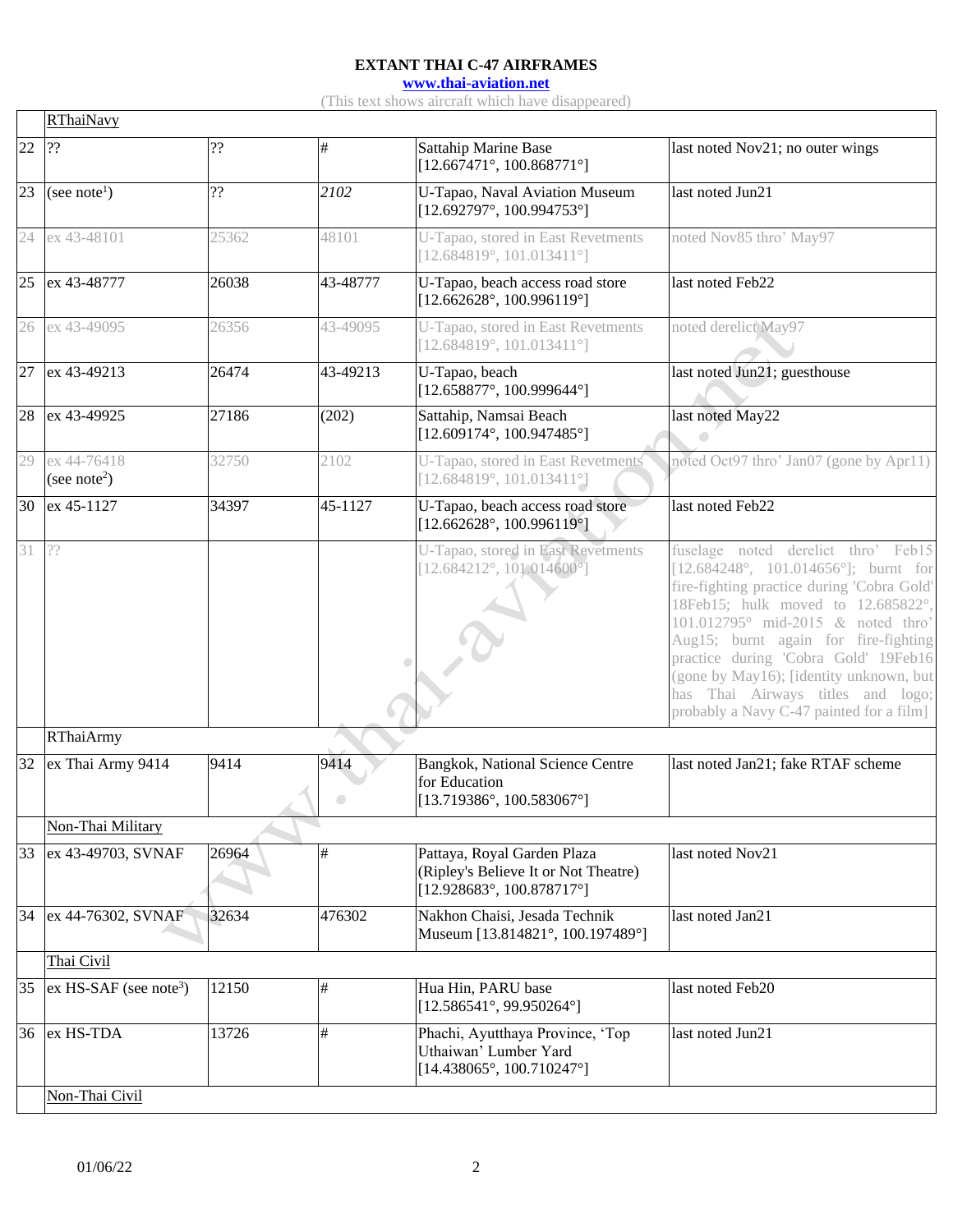**[www.thai-aviation.net](http://www.thai-aviation.net/)**

(This text shows aircraft which have disappeared)

|                 |                                                  |                                    |                                  | $(1 \text{ m/s})$ was snows an erail which have disappeared)                                           |                                                                                                                                                                                                                |  |  |
|-----------------|--------------------------------------------------|------------------------------------|----------------------------------|--------------------------------------------------------------------------------------------------------|----------------------------------------------------------------------------------------------------------------------------------------------------------------------------------------------------------------|--|--|
|                 | 37 ex XV-NIA                                     | 12832                              | #                                | Bangphra, Property 45/13, Soi<br>Phabhum [13.190419°, 100.935556°]                                     | last noted Nov21                                                                                                                                                                                               |  |  |
|                 | 38 N2270M                                        | 10239                              | $\#$                             | Nakhon Chaisi, Jesada Technik<br>Museum [13.814821°, 100.197489°]                                      | last noted Jan21                                                                                                                                                                                               |  |  |
|                 | 39 N2271D                                        | 33174                              | N2271D                           | Phachi, Ayutthaya Province, 'Top<br>Uthaiwan' Lumber Yard<br>$[14.438065^{\circ}, 100.710247^{\circ}]$ | last noted Jun21                                                                                                                                                                                               |  |  |
|                 | Unknown                                          |                                    |                                  |                                                                                                        |                                                                                                                                                                                                                |  |  |
|                 | 40 JIG 112                                       | ??                                 | #                                | Caltex, Makham Khu, Rayong<br>$[12.842828^{\circ}, 101.118615^{\circ}]$                                | last noted Mar22                                                                                                                                                                                               |  |  |
| $\overline{41}$ | 22 <sup>4</sup>                                  | ??                                 | #                                | Pattaya, C-47 Cafe<br>$[12.918382^\circ, 100.892641^\circ]$                                            | nose, engine and other small parts; owned<br>by Richie Rhodes & Ellwood Von<br>Seibold; noted Feb14 thro' Jan16; café<br>closed by Jan17 & C-47 nose gone by<br>Mar18; [parts came from Sainte Mere<br>Eglise] |  |  |
| 42              | ??                                               | ??                                 | #                                | Saraburi, Wat Pa Puttayan<br>$[14.418256^{\circ}, 100.917210^{\circ}]$                                 | last noted Jan17; cockpit only                                                                                                                                                                                 |  |  |
| 43              | ??                                               | ??                                 | ??                               | Bangphra, west of Sukhumvit Hwy3<br>[13.231764°, 100.932642°                                           | noted Aug02 (gone by Nov09; see note <sup>5</sup> )                                                                                                                                                            |  |  |
| $\overline{44}$ | ??                                               | ??                                 | #                                | Gulf of Thailand<br>(about 100km NE of Koh Tao)<br>$[10.899224^{\circ}, 100.372929^{\circ}]$           | http://thaiwreckdiver.com/c47_skytrain_a<br>ircraft_wreck.htm <sup>6</sup>                                                                                                                                     |  |  |
| 45              | ??                                               | ??                                 | #                                | Muek Lek, Army Surplus Store<br>$[14.628894^{\circ}, 101.174163^{\circ}]$                              | cockpit only, last noted Dec21; evidence<br>of Thai Airways logo                                                                                                                                               |  |  |
|                 | RThaiAF Basler BT-67's:-                         |                                    |                                  |                                                                                                        |                                                                                                                                                                                                                |  |  |
|                 | 47 ex 43-15106, L2-7/90<br>Basler conversion #27 | 19572                              | $L2k-01/41/$<br>46151'           | Wing 46, Phitsanulok RTAFB                                                                             | active Jan22                                                                                                                                                                                                   |  |  |
| 48              | ex 45-1021, L2-31/07<br>Basler conversion #30    | 34288                              | $L2k-02/41/$<br>46152'           | 'Nomad Homestay', Phitsanulok<br>$[16.773829^\circ, 100.275898^\circ]$                                 | last noted Dec21; displayed                                                                                                                                                                                    |  |  |
| $\overline{49}$ | ex N46949<br>Basler conversion #18               | 9290<br>(see note <sup>7</sup> )   | L <sub>2</sub> k-03/41<br>46153' | Wing 46, Phitsanulok RTAFB                                                                             | active Jan22                                                                                                                                                                                                   |  |  |
| 50              | ex 43-48413, L2-16/00<br>Basler conversion #31   | 25674                              | L2k-04/41 /<br>46154'            | Wing 46, Phitsanulok RTAFB                                                                             | active Jan22                                                                                                                                                                                                   |  |  |
| $\overline{51}$ | ex 43-48008, L2-23/01<br>Basler conversion #32   | 25269                              | $L2k-05/42/$<br>46155'           | Wing 46, Phitsanulok RTAFB                                                                             | active Feb21                                                                                                                                                                                                   |  |  |
| 52              | ex 43-49254, L2-42/18<br>Basler conversion #33   | 26515                              | $L2k-06/42/$<br>46156'           | Wing 46, Phitsanulok RTAFB                                                                             | active Dec21                                                                                                                                                                                                   |  |  |
| 53              | ex N6898D<br>Basler conversion #39               | 20082<br>(see note <sup>8</sup> )  | L2k-07/45 /<br>46157'            | Wing 46, Phitsanulok RTAFB                                                                             | active Jun18                                                                                                                                                                                                   |  |  |
| 54              | ex 43-48492, L2-49/18<br>Basler conversion #44   | 25753<br>(see note <sup>9</sup> )  | L2k-08/47 /<br>46158'            | Wing 46, Phitsanulok RTAFB                                                                             | active Dec21                                                                                                                                                                                                   |  |  |
| 54              | ex N2685W<br>Basler conversion #42               | 33010<br>(see note <sup>10</sup> ) | L2k-09/47<br>46159'              | Wing 46, Phitsanulok RTAFB                                                                             | active Jan22                                                                                                                                                                                                   |  |  |